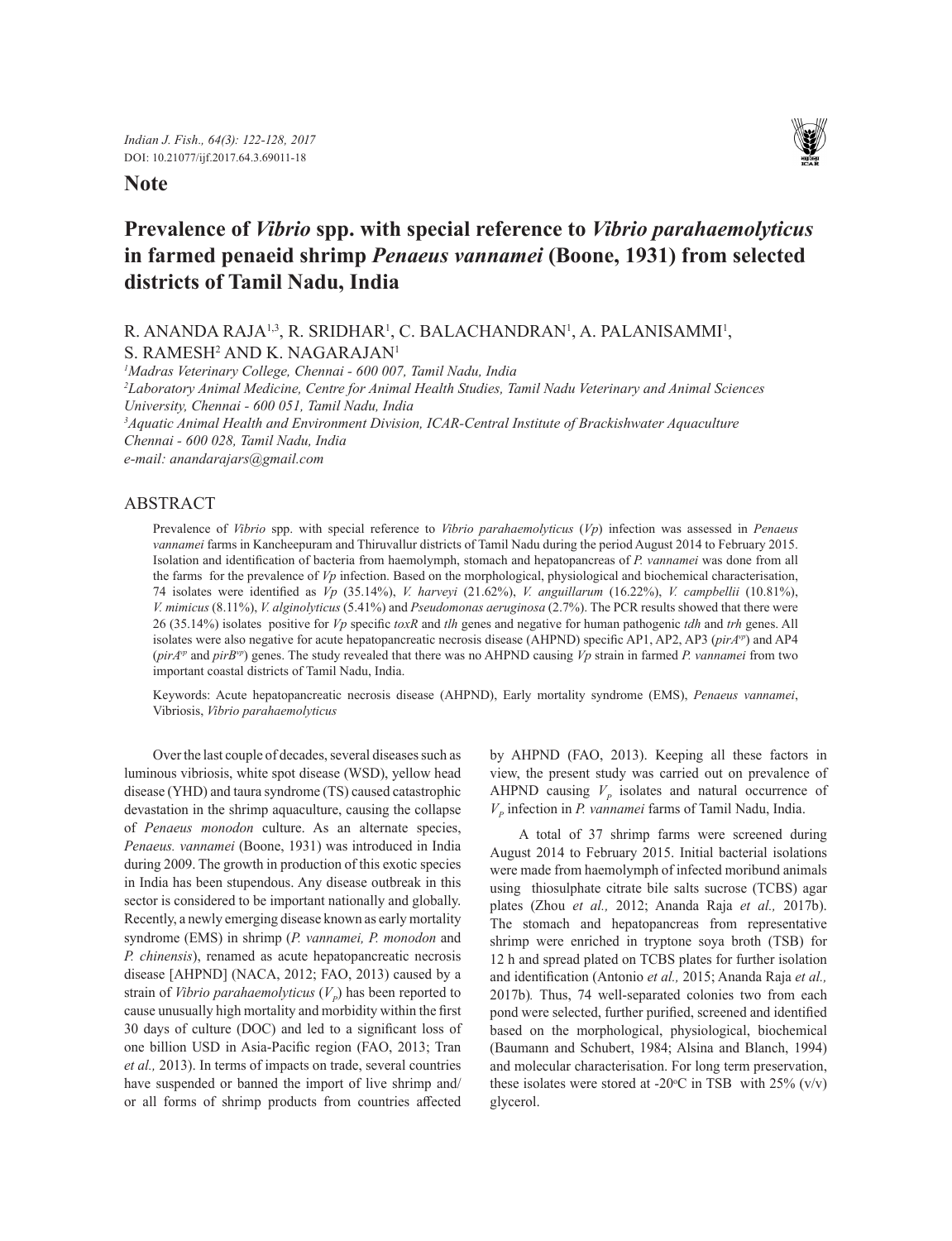The isolates were cultured overnight in TSB and genomic DNA of all *Vibrio* isolates were extracted by standard phenol-chloroform method. DNA was also extracted from all *Vibrio* isolates by boiling for 10 min and used as templates for PCR assays (Hossain *et al.,* 2013; Han *et al.,* 2015). The isolated DNA was quantified by spectrophotometric method and checked in 1% agarose gel electrophoresis and stored at  $-80^{\circ}$ C for further use. Polymerase chain reaction (PCR) was carried out in a gradient thermal cycler (Eppendorf) for *toxR* (Kim *et al.,*  1999), *tlh* (Nordstrom *et al.,* 2007), *tdh*, *trh* (Bej *et al.,*  1999), AP1, AP2 (Flegel and Lo, 2014), AP3 (*pirAvp*) and AP4 (*pirAvp and pirBvp*) (Dangtip *et al.,* 2015) genes. The amplified PCR products were analysed by agarose gel electrophoresis and visualised under UV transilluminator. PCR products were eluted using GenElute™ Gel Extraction Kit (Sigma) as per the manufacturer's instructions and used for sequencing by di-deoxy chain termination method. The nucleotide sequence obtained was assembled using Auto assembler (ABI Prism, USA) software. The isolates were identified by BLAST (Basic local alignment search tool) search in the, NCBI (National Center for Biotechnology Information) database based on the maximum percentage of homology (Ananda Raja *et al.,* 2017b) and the identified sequences were submitted to the NCBI GenBank database.

Based on the morphological, physiological and biochemical parameters, 74 isolates collected were characterised (Table 1). The isolates were identified as *V. parahaemolyticus*  $(V_p)$  (35.14%), *V. harveyi* (21.62%), *V. anguillarum* (16.22%), *V. campbellii* (10.81%), *V. mimicus* (8.11%), *V. alginolyticus* (5.41%) and *Pseudomonas aeruginosa* (2.7%) (Ananda Raja *et al.,* 2017b).  $V_p$  was morphologically identified based on curved, rod-shaped and Gram negative characteristics (Baumann and Schubert, 1984; Johnson *et al.,* 2012; Janakiram *et al.*, 2013).  $V_p$  isolate was found to be sensitive to heat and reduction in cells to non-detectable levels at 55°C for 5 min (Lightner *et al.,* 2013) as observed in the present study. The present study also revealed that the  $V_p$  did not grow in peptone water at 4°C after 18 h incubation and did not survive at -18°C to -20°C after 30 days of incubation. Similarly, Zorriehzahra and Banaederakhshan (2015) reported that the refrigeration at 4°C for 38 days and freezing for 27 days caused considerable reductions in cells at non-detectable levels. Furthermore, morphological, physiological and biochemical identification concurred with the results of Alsina and Blanch (1994), Jayasree *et al.* (2000) and Janakiram *et al.* (2013). The present study showed that  $V_p$  isolates were predominant (35.14%) among *P. vannamei* samples as observed by Sudha *et al.* (2014) in shellfish samples but Rosalind George (2002) identified

*V. alginolyticus* (41.73%) as the most abundant species found in *P. monodon* culture pond water followed by *V. harveyi* (18.7%), *V. marinus* (6.78%),  $V_p$  (5.15%), *V. vulnificus* (5.15%), *V. logei* (4.61%), *V. mimicus* (3.52%), *V. cholera* (3.25%), *V. orientalis* (2.71%), *V. splendidus II* (2.44%), *V. fluvialis* (1.24%), *V. fischeri*  (1.08%), *V. metschnikovii* (1.08%), *V. anguillarum*like (0.54%), *V. campbellii* (0.54%), *V. splendidus I*  (0.54%), *V. damsela* (0.27%) and *V. cincinnatiensis* (0.27%). Vibriosis in shrimp was usually associated with major *Vibrio* spp. such as *Vibrio harveyi*, *V. splendidus*,*V. cholerae*, *V. penaeicida, V. alginolyticus, V. anguillarum, V<sub>p</sub>, V. vulnificus, V. campbelli, V. mimicus* and *V. nigripulchritudo*. Many researchers reported that the opportunistically pathogenic *Vibrio* species were the major cause of disease problems in shrimp aquaculture in several parts of the world (Lavilla-Pitogo *et al.,* 1990; Ishimaru *et al.,* 1995; Jayasree *et al.,* 2000; Alday-Sanz *et al.,* 2002; Ananda Raja *et al.,* 2012; Zhang *et al.,* 2012; Tran *et al*.*,* 2013; De Schryver *et al*.*,* 2014; Ananda Raja *et al.,* 2017a).

Twenty six (35.14%) isolates were positive for  $V_p$  specific *toxR* and *tlh* genes (Fig. 1, 2) as observed in morphological, physiological and biochemical characterisation (Ananda Raja *et al.,* 2017b). Similarly, Silvester *et al.* (2015) confirmed 75 isolates as  $V_p$  using a PCR assay targeting the species-specific *tlh* gene and found that the prevalence of  $V_p$  was 71.6% in the Cochin Estuary and 53.3% in the shrimp farms. Letchumanan *et al.* (2015a, b) indicated that a total of 57.8 and 44.4% isolates were positive for  $V_p$  with toxR-based PCR assay. The present study revealed that the prevalence of  $V_p$  in shrimp farms were lower (35.14%) than the previous results. All the 74 isolates were found to be negative for human pathogenic *tdh* and *trh* genes (Ananda Raja *et al.,* 2017b). Those isolates were also found to be non AHPND causing  $V_p$  strains using standard protocols (Kumar *et al.*, 2014; Ananda Raja *et al.,* 2017b). The PCR products of *toxR* forward and reverse showed that they had 99 and 98% homology with  $V_p$  RIMD 2210633 chromosome 1 while the PCR products of *tlh* forward and reverse confirmed that they had 96 and 99% homology with  $V<sub>p</sub>$  RIMD 2210633 chromosome 2. Respective NCBI accession numbers obtained were KT360934 and KT360935 for *ToxR* gene and KT360936 and KT360937 for *tlh* gene (Ananda Raja *et al.,* 2017b). The PCR products of *toxR* forward and reverse showed that they had 99 and 98% homology with  $V_p$  RIMD 2210633 chromosome 1. There was deletion of  $\dot{T}$  at 29<sup>th</sup>, replacement of A with T at 85<sup>th</sup>, G with A at 232<sup>nd</sup> and A with G at 265<sup>th</sup> positions in forward sequence while it was deletion of T and A at  $4<sup>th</sup>$ and  $30<sup>th</sup>$  position and replacement of C with T at  $67<sup>th</sup>$ , T with A at 190<sup>th</sup>, A with T at 259<sup>th</sup> and 292<sup>nd</sup> positions in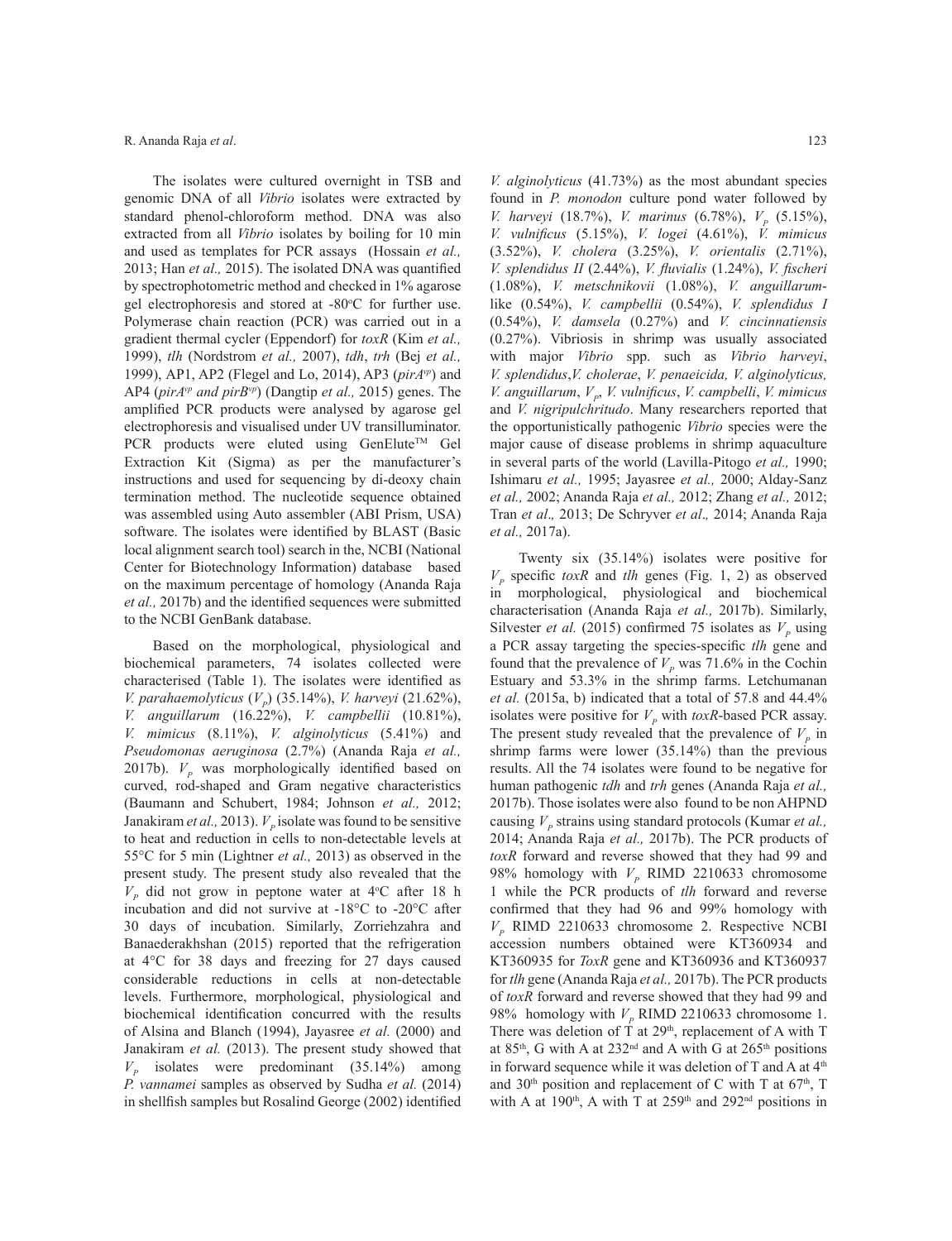| Characteristics                          | $V_p(26)$                | V. harveyi<br>(16)            | V. anguillarum<br>(12)    | V. campbellii<br>(8)       | V. mimicus<br>(6)        | V. alginolyticus<br>(4) | P. aeruginosa<br>(2) |
|------------------------------------------|--------------------------|-------------------------------|---------------------------|----------------------------|--------------------------|-------------------------|----------------------|
| Configuration                            | Round                    | Round                         | Round                     | Round                      | Round                    | Round                   | Round                |
| Margin                                   | Entire                   | Entire                        | Serrated                  | Entire                     | Entire                   | Entire                  | Entire               |
| Elevation                                | Convex                   | Convex                        | Convex                    | Convex                     | Convex                   | Convex                  | Convex               |
| Surface                                  | Smooth                   | Smooth                        | Smooth                    | Smooth                     | Smooth                   | Smooth                  | Smooth               |
| Density                                  | Opaque                   | Opaque                        | Opaque                    | Opaque                     | Opaque                   | Opaque                  | Opaque               |
| Texture                                  | Moist                    | Moist                         | Moist                     | Moist                      | Moist                    | Moist                   | Moist                |
| Colour on:<br>Nutrient agar              | Creamy                   | Creamy                        | Creamy                    | Creamy                     | Creamy                   | Creamy                  | Creamy               |
| TCBS agar                                | Blue-green               | Yellow                        | Yellow                    | Green                      | Green                    | Yellow                  | Green                |
| Cell morphology                          | Rod often curved         | Straight rod                  | Curved rod                | Rod                        | Short rod                | Straight rod            | Rod often curved     |
| Size                                     | Short                    | Short                         | Short                     | Short                      | Short                    | Short                   | Short                |
| Arrangements                             | Single                   | Single                        | Single                    | Single                     | Single                   | Single                  | Single               |
| Flagella                                 | Single                   | Polar and lateral<br>flagella | Single                    | Single                     | Single                   | Single                  | Single               |
| Swarming                                 | $\overline{a}$           | $\mathbf V$                   | $\overline{a}$            | $\overline{\phantom{a}}$   | $\overline{\phantom{a}}$ | V                       | $\overline{a}$       |
| Motility                                 |                          | $^{+}$                        | $^{+}$                    | $\! + \!$                  |                          | $^{+}$                  | $\! + \!$            |
| Luminescence                             |                          |                               |                           |                            | $\overline{a}$           | L,                      | $\hspace{0.1mm} +$   |
| Gram staining                            |                          |                               |                           |                            |                          |                         |                      |
| Spore forming                            |                          |                               |                           |                            |                          |                         |                      |
| Growth in peptone<br>with NaCl:          |                          |                               |                           |                            |                          |                         |                      |
| $0\%$                                    | $^{+}$                   |                               |                           |                            |                          |                         |                      |
| 2%                                       | $^{+}$                   | $^{+}$                        | $^{+}$                    | $\qquad \qquad +$          | $^{+}$                   | $^{+}$                  | $^{+}$               |
| $4\%$                                    | $^{+}$                   | $^{+}$                        | $^{+}$                    | $^{+}$                     | $^{+}$                   | $\! +$                  | $^{+}$               |
| $6\%$                                    | $^{+}$                   | $^{+}$                        | $^{+}$                    | $\! + \!$                  | $\! + \!$                | $^{+}$                  | $\hspace{0.1mm} +$   |
| $8\%$                                    | $^{+}$                   | $^{+}$                        | $^{+}$                    | $^+$                       | $\overline{\phantom{a}}$ | $^{+}$                  | $\! + \!$            |
| 10%                                      |                          |                               |                           | ÷,                         | $\overline{a}$           | $^{+}$                  |                      |
| Survival                                 |                          |                               |                           |                            |                          |                         |                      |
| at -18 to -20 $\rm ^{\circ}$ C           |                          |                               |                           |                            |                          |                         |                      |
| Growth in peptone at:<br>$4^{\circ}$ C   |                          |                               |                           |                            |                          |                         |                      |
| $20^{\circ}$ C                           | $\hspace{0.1mm} +$       | $^{+}$                        | $^{+}$                    | $^{+}$                     | $^{+}$                   | $^{+}$                  | $^{+}$               |
| $30^{\circ}$ C                           | $\hspace{0.1mm} +$       | $\! + \!$                     | $\hspace{0.1mm} +$        | $\! + \!$                  | $\! + \!$                | $\! + \!$               | $\hspace{0.1mm} +$   |
| $35^{\circ}$ C                           | $^{+}$                   | $^{+}$                        | $\! + \!$                 | $^{+}$                     | $\! + \!$                | $^{+}$                  | $\hspace{0.1mm} +$   |
| $40^{\circ}$ C                           | $^{+}$                   | $^{+}$                        |                           |                            | $^{+}$                   | $^{+}$                  | $^{+}$               |
| 55° C                                    | L,                       | ٠                             | ÷,                        | $\overline{\phantom{a}}$   | $\overline{\phantom{a}}$ | $\overline{a}$          |                      |
| Anaerobic growth                         |                          |                               | ۰                         |                            |                          |                         |                      |
| Decarboxylation of<br>Arginine           |                          | ٠                             | $^{+}$                    |                            |                          |                         | $^{+}$               |
| Lysine                                   | $^{+}$                   | $^{+}$                        |                           | $\qquad \qquad +$          | $^{+}$                   | $^{+}$                  |                      |
| Ornithine                                | $^{+}$                   | Ŧ                             |                           |                            | $^{+}$                   | $\qquad \qquad +$       |                      |
| Production of extra-<br>cellular enzymes |                          |                               |                           |                            |                          |                         |                      |
| Gelatinase                               | $^{+}$                   | $^{+}$                        | $^{+}$                    | $^{+}$                     | $^{+}$                   | $\! + \!\!\!\!$         | $^{+}$               |
| Urease                                   | $\pm$                    |                               | $_{\pm}$                  |                            |                          |                         | $_{\pm}$             |
| Gas production from<br>Glucose           | $\overline{\phantom{a}}$ |                               | $\overline{a}$            |                            |                          |                         |                      |
| Oxidation/                               |                          |                               |                           |                            |                          |                         |                      |
| Fermentation<br>Methyl red test          | $-/+$<br>$^+$            | $-/+$<br>$\boldsymbol{+}$     | $-/+$<br>$\boldsymbol{+}$ | $-/+$<br>$\qquad \qquad +$ | $+/-$                    | $-/+$<br>$^+$           | $+/-$<br>$^+$        |

Table 1. Morphological, physiological and biochemical characterisation of bacterial isolates collected from shrimp ponds

cont....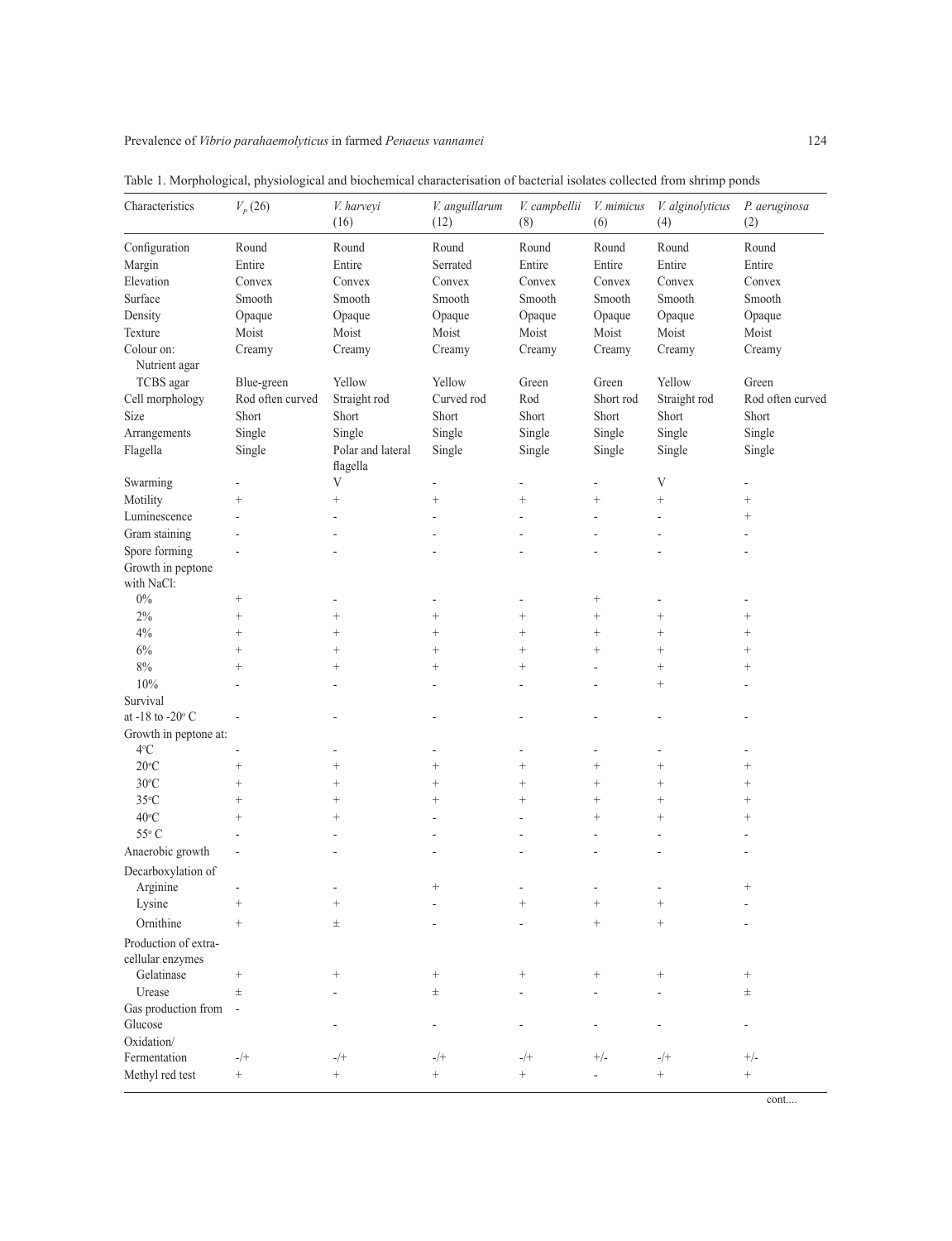#### R. Ananda Raja *et al*.

| Characteristics                                      | $V_p(26)$                                                       | <i>V.</i> harveyi<br>(16)            | <i>V. anguillarum</i><br>(12)                              | V. campbellii<br>(8)                                                        | <i>V. mimicus</i><br>(6)                   | V. alginolyticus<br>(4)                                     | P. aeruginosa<br>(2)                                           |
|------------------------------------------------------|-----------------------------------------------------------------|--------------------------------------|------------------------------------------------------------|-----------------------------------------------------------------------------|--------------------------------------------|-------------------------------------------------------------|----------------------------------------------------------------|
| Voges-Proskauer                                      | $\overline{\phantom{a}}$                                        | $^{+}$                               | $^{+}$                                                     | $\qquad \qquad \blacksquare$                                                | $\overline{\phantom{a}}$                   | $+$                                                         | $^{+}$                                                         |
| Nitrate reduction                                    | $^{+}$                                                          | $\overline{\phantom{0}}$             | $^{+}$                                                     | $^{+}$                                                                      | $\overline{\phantom{a}}$                   | $+$                                                         | $^{+}$                                                         |
| Indole                                               | $^{+}$                                                          | $_{\pm}$                             | $^{+}$                                                     | $^{+}$                                                                      | $\overline{\phantom{a}}$                   | $\overline{\phantom{a}}$                                    | $^{+}$                                                         |
| Catalase                                             | $^{+}$                                                          | $^{+}$                               | $^{+}$                                                     | $^{+}$                                                                      | $^{+}$                                     | $^{+}$                                                      | $^{+}$                                                         |
| Oxidase                                              | $^{+}$                                                          |                                      | $^{+}$                                                     | $^{+}$                                                                      | $\blacksquare$                             | $+$                                                         | $^{+}$                                                         |
| Citrate utilisation                                  | $^{+}$                                                          | $^{+}$                               | $^{+}$                                                     | $^{+}$                                                                      | $^{+}$                                     | $+$                                                         | $^{+}$                                                         |
| Ortho-Nitrophenyl- $\beta$ -<br>Galactosidase (ONPG) |                                                                 | $\overline{\phantom{a}}$             | $^{+}$                                                     | $\overline{\phantom{a}}$                                                    | $^{+}$                                     | $\overline{a}$                                              | $\overline{\phantom{a}}$                                       |
| Acid production                                      |                                                                 |                                      |                                                            |                                                                             |                                            |                                                             |                                                                |
| Positive                                             | Ce, Fc, Gl, Ma,<br>Mb, Mn, Mo,<br>Sb and Te                     | Fc, Gl, Ma, Mn,<br>Mo, Su and Te     | Ar, Ce, Fc, Ga,<br>Gl, Ma, Mn,<br>Mo, Sb, Su, Te<br>and Xy | Ce, Fc, Ma,<br>Mn, Mo<br>and Te                                             | Fc, Gl, Ma,<br>Mb, Mn,<br>Mo, Sb<br>and Te | Fc, Ga, Gl,<br>Ma, Mb, Mn,<br>Mo, Su and Te                 | Ad, Ar, Ce, Fc,<br>Ga, Gl, Ma,<br>Mb, Mn, Mo,<br>Sb, Te and Xy |
| Negative                                             | Ad, Ar, Du, Ga, Is, Ad, Ar, Ce, Du,<br>La, Rf, Sa,<br>Su and Xy | Ga, Is, La, Mb,<br>Rf, Sa, Sb and Xy | Ad, Du, Is, La,<br>Mb, Rf and Sa                           | Ad, Ar, Du,<br>Ga, Gl, Is,<br>La, Mb, Rf,<br>Sa, Sb, Su and Su and Xy<br>Xу | Du, Ga, Is,<br>La, Rf, Sa,                 | Ad, Ar, Ce, Ad, Ar, Ce, Du,<br>Is, La, Rf, Sa,<br>Sb and Xy | Du, Is, La, Rf,<br>Sa and Su                                   |

Ad - Adonitol, Ar - Arabinose, Ce - Cellobiose, Du - Dulcitol, Fc - Fructose, Ga - Galactose, Gl - Glucose, Is - Inositol, La - Lactose, Ma - Maltose, Mn - Mannitol, Mo - Mannose, Mb - Melibiose, Rf - Raffinose, Sa - Salicin, Sb - Sorbitol, Su - Sucrose, Te - Trehalose, Xy - Xylose





Fig. 1.  $V_p$  - *toxR* gene - Agarose gel showing the PCR product specific to *toxR* gene

reverse sequence, respectively. The PCR products of *tlh* forward and reverse had 96 and 99% percent homology with  $V_p$  RIMD 2210633 chromosome 2. There was deletion of A at  $15<sup>th</sup>$ ,  $121<sup>st</sup>$  and  $160<sup>th</sup>$ , replacement of A with C at  $118<sup>th</sup>$ , C with T at  $144<sup>th</sup>$  and A with T at 164th positions in forward sequence while it was replacement of T with G at  $11<sup>th</sup>$  positions in reverse sequence, respectively (Ananda Raja *et al.,* 2017b). Natural deletion (Tinwongger *et al.,* 2014) and CAP induced mutation (Nithya Quintal *et al.,* 2009) were



Lane M – 100 bp Marker Lane 1 to 7 – Positive samples Lane 8 – Negative control Lane 9 – Positive control



possible in  $V_p$  as demonstrated by earlier researchers. It needs further validation to find out the possibilities of deletion and mutation leading to the isolate becoming pathogenic to shrimp.

Differentiation of virulent bacterial strains from nonvirulent strains was difficult using traditional culture methods based on growth phenotypes (Takahashi *et al.,* 2005). So, PCR assays are becoming increasingly popular for detection of pathogenic bacterial strains targeting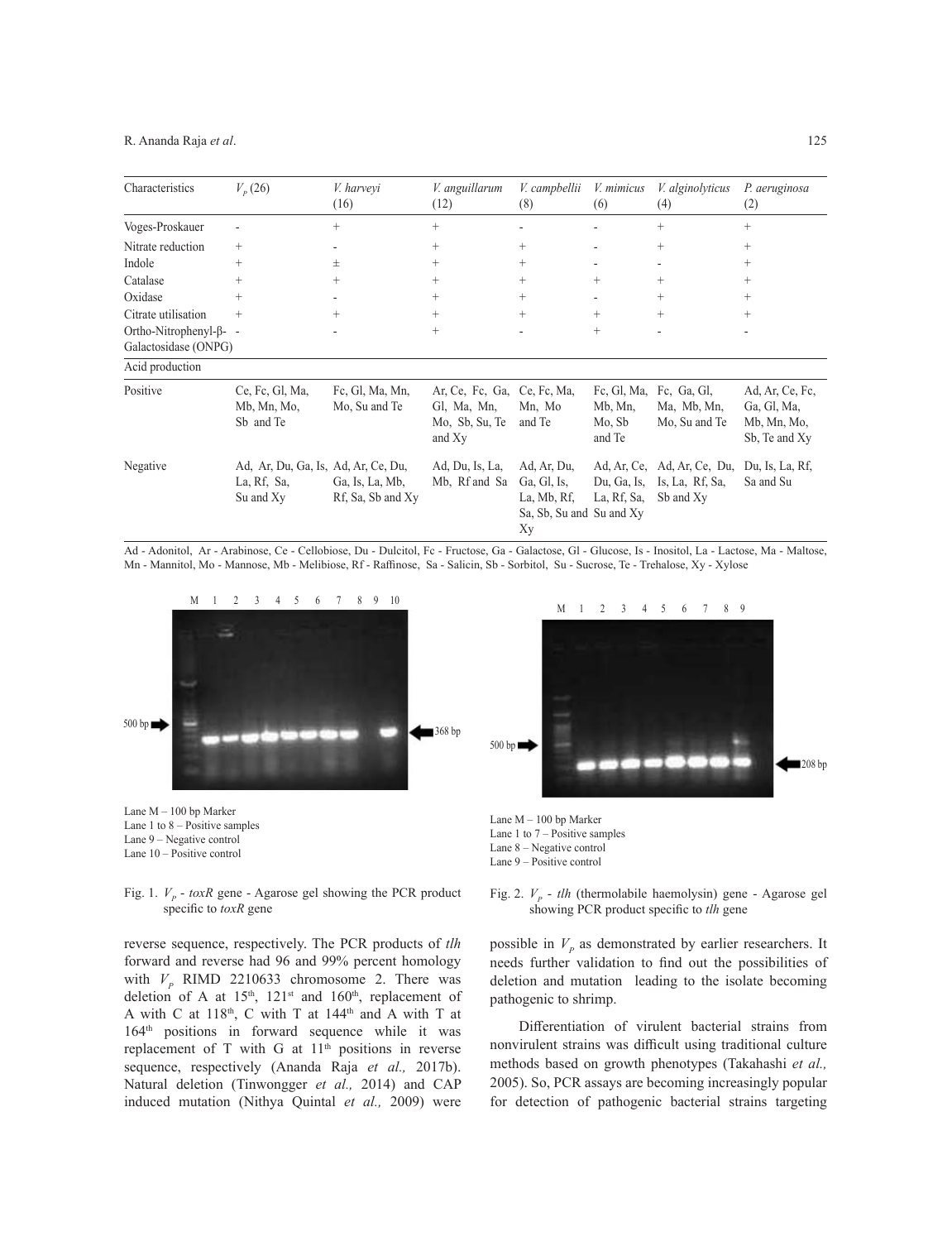virulent genes (Hossain *et al.,* 2013). Compared to the conventional bacterial identification methods, PCR based molecular techniques were found to be rapid and reliable for accomplishing a comprehensive detection of  $V_p$ . Since, the percentage of rRNA (Kita-Tsukamoto *et al.,* 1993) and *gyrB* (Venkateswaran *et al.,* 1998) sequence homologies were more than 99 and 86.8% between  $V_p$ and *V. alginolyticus*, respectively, *toxR* gene was identified as a gene very specific to  $V_p$ . The *toxR* gene was identified to be involved in the regulation of many other genes in *V. cholerae* (DiRita, 1992). But, the degree of homology of the  $toxR$  gene between  $V_p$  and *V. cholerae* was only 52%, which was much lower than that of the rRNA gene (92% identity) (Kita-Tsukamoto *et al.,* 1993; Kim *et al.,* 1999). Kim *et al.* (1999) and Anjay *et al.* (2014) found that the *toxR* gene was well conserved among  $V_p$  and therefore, they established a  $toxR$ targeted PCR protocol for the specific detection of  $V_p$ . Yang *et al.* (2014) reported that the transcriptional activator *toxR* was constantly found in AHPND causing  $V<sub>p</sub>$  strains along with zona occludens toxin, accessory cholera enterotoxin and transmembrane regulatory protein *toxS* but were not in other strains. Even though, the  $V_p$ stains in the present study were positive to *toxR* gene, they were constantly negative to AHPND causing AP1, AP2, AP3 (*pirAvp*) and AP4 (*pirAvp* and *pirBvp*) genes (Kumar *et al.,* 2014). Hossain *et al.* (2013) developed a multiplex PCR for detection of  $V_p$  based on *groEL*, *tdh* and *trh* genes with the sensitivity of 200 pg DNA. The same level of sensitivity was observed in the present study in detecting the species-specific marker *tlh* and virulence marker *toxR* genes.

Sahilah et al. (2014) characterised 44 genomic DNA of *VP* for the presence of *tox*R, *tdh* and *trh* gene and found 37 isolates positive towards *tox*R gene; while, none were positive to *tdh* and *trh* genes as found in the present study. Disagreement to the present findings, Letchumanan *et al.* (2015a, b) observed that 10 and 6.5% *toxR*-positive isolates exhibited the *trh* gene but none of the isolates were found positive for *tdh*. Many researchers reported that the possession of particular hemolysin genes (*tdh*, *trh* or both) was important to cause gastroenteritis in human (Bej *et al.,* 1999; DePaola *et al.,* 2003). However, a small portion of clinical strains carried neither of the genes, *tdh*  and *trh* (Banerjee *et al.,* 2014). So, it could not be possible to ascertain that the  $V_p$  isolates obtained in the present study were non-pathogenic to humans. The present study concluded that prevalence of  $V_p$  in *P. vannamei* farms was high but no AHPND causing  $V_p$  isolates were found in the samples tested. Continuous surveillance studies are required to monitor and detect AHPND emergence in India.

### **Acknowledgements**

The authors express their deep sense of gratitude to Dr. K. K.Vijayan, Director, ICAR-Central Institute of Brackishwater Aquaculture (ICAR-CIBA), Chennai and Dr. S. V. Alavandi, Head, AAHED, ICAR-CIBA, Chennai for their constructive criticism and support extended towards this work.

#### **References**

- Alday-Sanz, V., Roque, A. and Turnbull, J. F. 2002. Clearing mechanisms of *Vibrio vulnificus* biotype I in the black tiger shrimp *Penaeus monodon*. *Dis. Aquat. Org.,* 48: 91-99.
- Alsina, M. and Blanch, A. R. 1994. A set of keys for biochemical identification of environmental *Vibrio* species. *J. Appl. Microbiol.,* 76: 79-85. doi.10.1111/j.1365-2672.1994tb04 419.x.
- Ananda Raja, R., Panigrahi, A. and Sujeet Kumar 2012. Epidemiological investigation of brackishwater culture system of West Bengal. *J. Appl. Aquac.,* 24: 49-59. doi.10. 1080/10454438.2012.652029.
- Ananda Raja, R., Panigrahi, A., De, D. and Sujeet Kumar 2017a. White spot disease in *Penaeus monodon* associated with *Vibrio mimicus* in Sunderban India. *Indian J. Fish.,* 64: 56-60. doi.10.21077/ijf.2017.64.1.54833-09.
- Ananda Raja, R., Sridhar, R., Balachandran, C., Palanisammi, A., Ramesh, S. and Nagarajan, K. 2017b. Pathogenicity profile of *Vibrio parahaemolyticus* in farmed Pacific white shrimp, *Penaeus vannamei*. *Fish Shellfish Immunol*., 67: 368-381. doi.10.1016/j.fsi.2017.06.020.
- Anjay Das, S. C., Kumar, A., Kaushik, P. and Kurmi, B. 2014. Occurrence of *Vibrio parahaemolyticus* in marine fish and shellfish. *Indian J. Geo-Mar. Sci.,* 43: 887-890.
- Antonio, N. L., Brock, J. A and Bauman, H. 2015. Limited decomposition enhances PCR detection of AHPND *Vibrio*  in shrimp. *GAA.,* 6: 66-67.
- Banerjee, S. K., Kearney, A. K., Nadon, C. A., Peterson, C. L., Tyler, K., Bakouche, L., Clark, C. G., Hoang, L., Gilmour, M. W and Farber, J. M. 2014. Phenotypic and genotypic characterisation of Canadian clinical isolates of *Vibrio parahaemolyticus* collected from 2000 to 2009. *J. Clin. Microbiol.,* 52: 1081-1088. doi:10.1128/JCM.03047-13.
- Baumann, P. and Schubert, R. H. W. 1984. Family II. *Vibrionaceae*. Veron 1965, 5345. *In:* Krieg, N. R. and Holt, J. G. (Eds.), *Bergey's manual of systematic bacteriology,*  Vol. 1. Williams and Wilkins, Baltimore, M. D., p. 516-550.
- Bej, A. K., Patterson, D. P., Brasher, C. W., Vickery, M. C. L., Jones, D. D. and Kaysner, C. A. 1999. Detection of total and hemolysin-producing *Vibrio parahaemolyticus* in shellfish using multiplex PCR amplification of *tlh*, *tdh* and *trh*. *J. Microbiol. Methods,* 36: 215-225.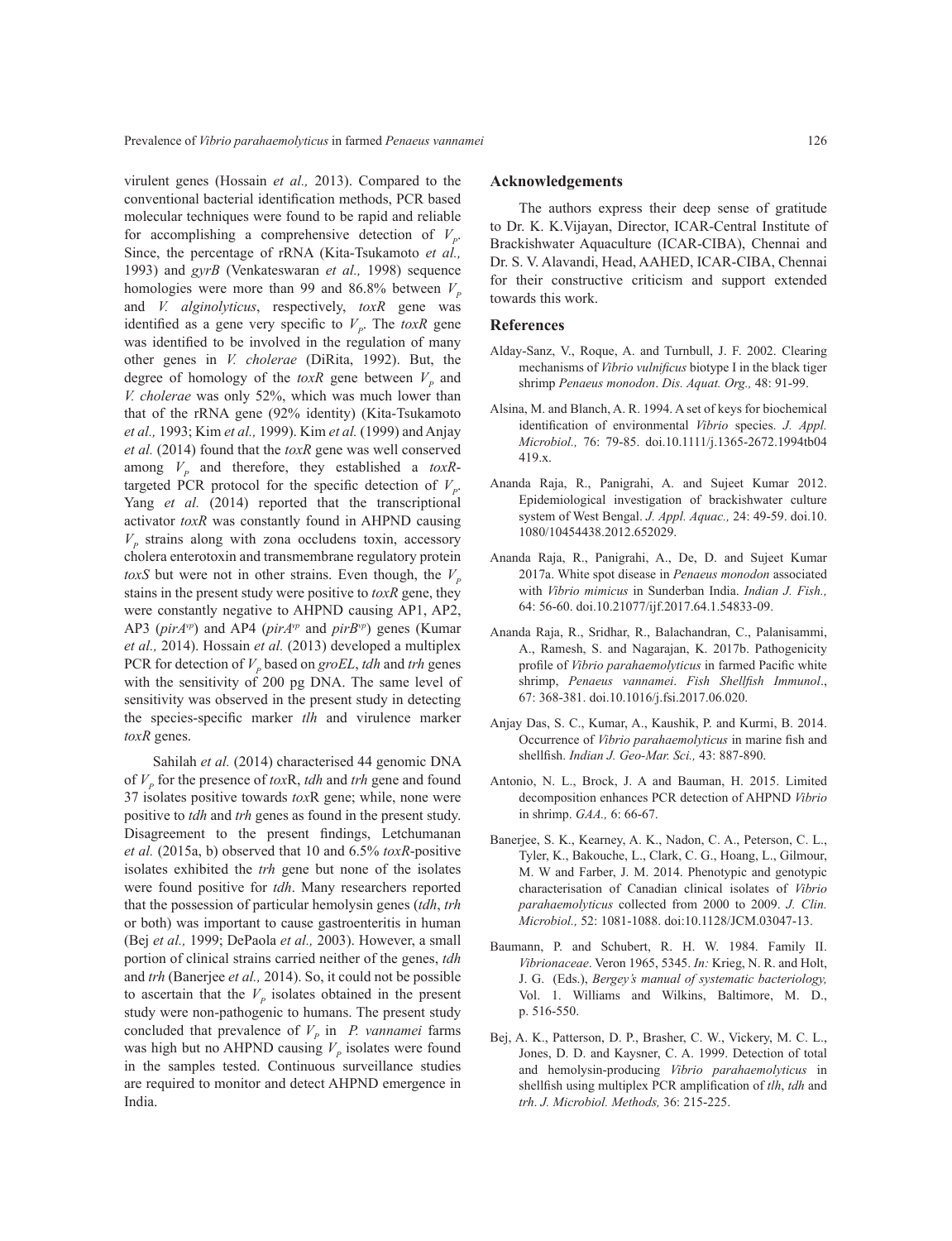#### R. Ananda Raja *et al*.

- Dangtip, S., Sirikharin, R., Sanguanrut, P., Thitamadee, S., Sriunyaluucksana, K., Taengchaiyaphum, S., Mavichak, R., Proespraiwong, P. and Flegel, T. W. 2015. AP4 method for two-tube nested PCR detection of AHPND isolates of *Vibrio parahaemolyticus*. *Aquaculture Rep*., 2: 158-162. doi.org/10.1016/j.aqrep.2015.10.002.
- De Schryver, P., Defoirdt, T. and Sorgeloos, P. 2014. Early mortality syndrome outbreaks: a microbial management issue in shrimp farming? *PLoS Pathog.,* 10(4), e1003919. doi:10.1371/journal.ppat.1003919.
- DePaola, A., Nordstrom, J. L., Bowers, J. C., Wells, J. G. and Cook, D. W. 2003. Seasonal abundance of total and pathogenic *Vibrio parahaemolyticus*. *Appl. Environ. Microbiol.,* 69: 1521-1526. doi: 10.1128/AEM.69.3.1521- 1526.2003.
- DiRita, V. J. 1992. Co-ordinate expression of virulence genes by ToxR in *Vibrio cholerae*. *Mol. Microbiol.,* 6: 451-458. doi: 10.1111/j.1365-2958.1992.tb01489.x.
- FAO 2013. Report of the FAO/MARD technical workshop on early mortality syndrome (EMS) or acute hepatopancreatic necrosis syndrome (AHPNS) of cultured shrimp (under TCP/VIE/3304). Hanoi, Viet Nam, 25-27 June 2013. *FAO Fisheries and Aquaculture Report No. 1053,* Rome, 54 pp.
- Flegel, T. W. and Lo, C. F. 2014. *Free release of primers for specific detection of bacterial isolates that cause acute hepatopancreatic necrosis disease (AHPND)*. Network of Aquaculture Centres in Asia and the Pacific, Bangkok, Thailand. http://www.enaca.org/modules/library/publication. php?publication\_id=1128. (Accessed 14 February 2015).
- Han, J. E., Tang, F. F. J., Lightner, D.V. and Tran, L. 2015. *Photorhabdus* insect related (*Pir*) toxin-like genes in a plasmid of *Vibrio parahaemolyticus*, the causative agent of acute hepatopancreatic necrosis disease (AHPND) of shrimp. *Dis. Aquat. Org*., 113: 33-40. doi: 10.3354/ dao02830.
- Hossain, M. Y., Kim, Y. O and Kong, I. S. 2013. Multiplex PCR for the detection and differentiation of *Vibrio parahaemolyticus* strains using the groEL, tdh and trh genes. *Mol. Cell. Prob.,* 27: 171-175. doi: org/10.1016/j. mcp.2013.04.001.
- Ishimaru, K., Akarawa-Matsushita, M. and Muroga, K. 1995. *Vibrio penaeicida* sp. nov., a pathogen of kuruma shrimps (*Penaeus japonicus*). *Int. J. Syst. Bacteriol.,* 43: 8-19.
- Janakiram, P., Jayasree, L., Sivaprasad, B., Veerendrakumar, M. and Geetha, G. K. 2013. Histopathological and bacteriological studies of monodon slow growth syndrome (MSGS) affected shrimps. *Indian J. Fish.,* 60: 97-101.
- Jayasree, L., Janakiram, P. and Madhavi, R. 2000. Characteristics, pathogenicity and antibiotic sensitivity of bacterial isolates from white spot diseased shrimp. *Asian Fish. Sci.,* 13: 327-334.
- Johnson, C. N., Bowers, J. C., Griffitt, K. J., Molina, V., Clostio, R. W., Pei, S., Laws, E., Paranjpye, R. N., Strom, M. S.,

Chen, A., Hasan, N. A., Huq, A., Noriea, N. F. III., Grimes, D. J. and Colwell, R. R. 2012. Ecology of *Vibrio parahaemolyticus* and *Vibrio vulnificus* in the coastal and estuarine waters of Louisiana, Maryland, Mississippi and Washington (United States). *Appl. Environ. Microbiol.,* 78: 7249-7257.

- Kim, Y, B., Okuda, J., Matsumoto, C., Takahashi, N., Hashimoto, S. and Nishibuchi, M. 1999. Identification of *Vibrio parahaemolyticus* strains at the species level by PCR targeted to the toxR gene. *J. Clinic. Microbiol.,* 37: 1173-1177.
- Kita-Tsukamoto, K., Oyaizu, H., Nanba, K. and Shimidu, U. 1993. Phylogenetic relationships of marine bacteria, mainly members of the family *Vibrionaceae*, determined on the basis of 16S rRNA sequences. *Int. J. Syst. Bacteriol.,* 43: 8-19.
- Kumar, B. K., Deekshit, V. K., Raj, J. R. M., Rai, P., Shivanagowda, B. M., Karunasagar, I. and Karunasagar, I. 2014. Diversity of *Vibrio parahaemolyticus* associated with disease outbreak among cultured *Litopenaeus vannamei* (Pacific white shrimp) in India. *Aquaculture,* 433: 247-251. doi.org/10.1016/j.aquaculture.2014.06.016.
- Lavilla-Pitogo, C. R., Baticados, M. C. L., Cruz-Lacierda, E. R. and de la Pena, R. 1990. Occurrence of luminous bacterial disease of *Penaeus monodon* larvae in the Philippines. *Aquaculture,* 91: 1-13. doi: 10.1016/0044-8486(90)90173-K.
- Letchumanan, V., Pusparajah, P., Tan, LT-H., Yin, W-F., Lee, L-H. and Chan, K-G. 2015a. Occurrence and antibiotic resistance of *Vibrio parahaemolyticus* from shellfish in Selangor, Malaysia. *Front. Microbiol.,* 6: 1417. doi: 10.3389/fmicb.2015.01417.
- Letchumanan, V., Yin, W-F., Lee, L-H. and Chan, K-G. 2015b. Prevalence and antimicrobial susceptibility of *Vibrio parahaemolyticus* isolated from retail shrimps in Malaysia. *Front. Microbiol.,* 6: 1-11. doi: 10.3389/fmicb.2015.00033.
- Lightner, D. V., Redman, C. R., Pantoja, B. L., Noble, L. M., Nunan and Loc Tran 2013. *Documentation of an emerging disease (Early mortality syndrome) in SE Asia and Mexico*. OIE Reference Laboratory for Shrimp Diseases, Department of Veterinary Science and Microbiology, School of Animal and Comparative Biomedical Sciences. (Accessed 16 February 3016).
- NACA 2012. *Report of the Asia Pacific emergency regional consultation on the emerging shrimp disease: early mortality syndrome (EMS)/acute hepatopancreatic necrosis syndrome (AHPNS),* 9-10 August 2012. Network of Aquaculture Centres in Asia-Pacific, Bangkok, Thailand.
- Nithya Quintal, M., Porteen, K., Wilfred Ruban, S., Abraham, T. J. and Pramanik, A. K. 2009. Chloramphenicol induced mutation frequency of *Vibrio parahaemolyticus* strains isolated from freshwater fishes. *Indian Vet. J.,* 86: 451-453.
- Nordstrom, J. L., Vickery, M. C. L., Blackstone, G. M., Murray, S. L. and DePaola, A. 2007. Development of a multiplex